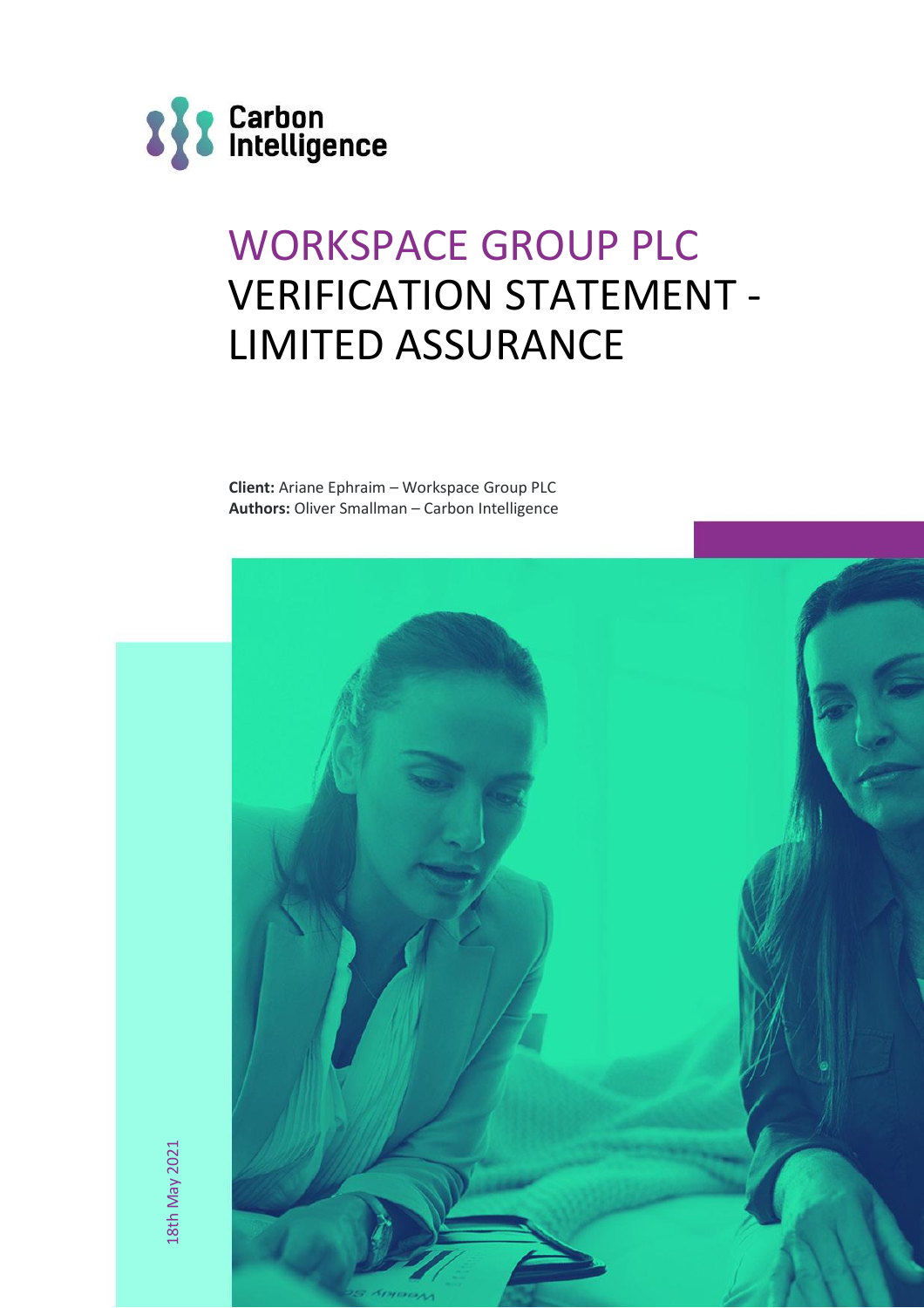#### **Contents**

## **Date:**<br>18th May 2021

|                | <b>TOUL INIGA SAST</b> |
|----------------|------------------------|
|                | Client:                |
|                | Ariane Ephraim,        |
|                | Workspace Group PLC    |
|                |                        |
|                | Authors:               |
|                | Oliver Smallman,       |
| $\overline{3}$ | Carbon Intelligence    |
|                |                        |
|                |                        |
|                |                        |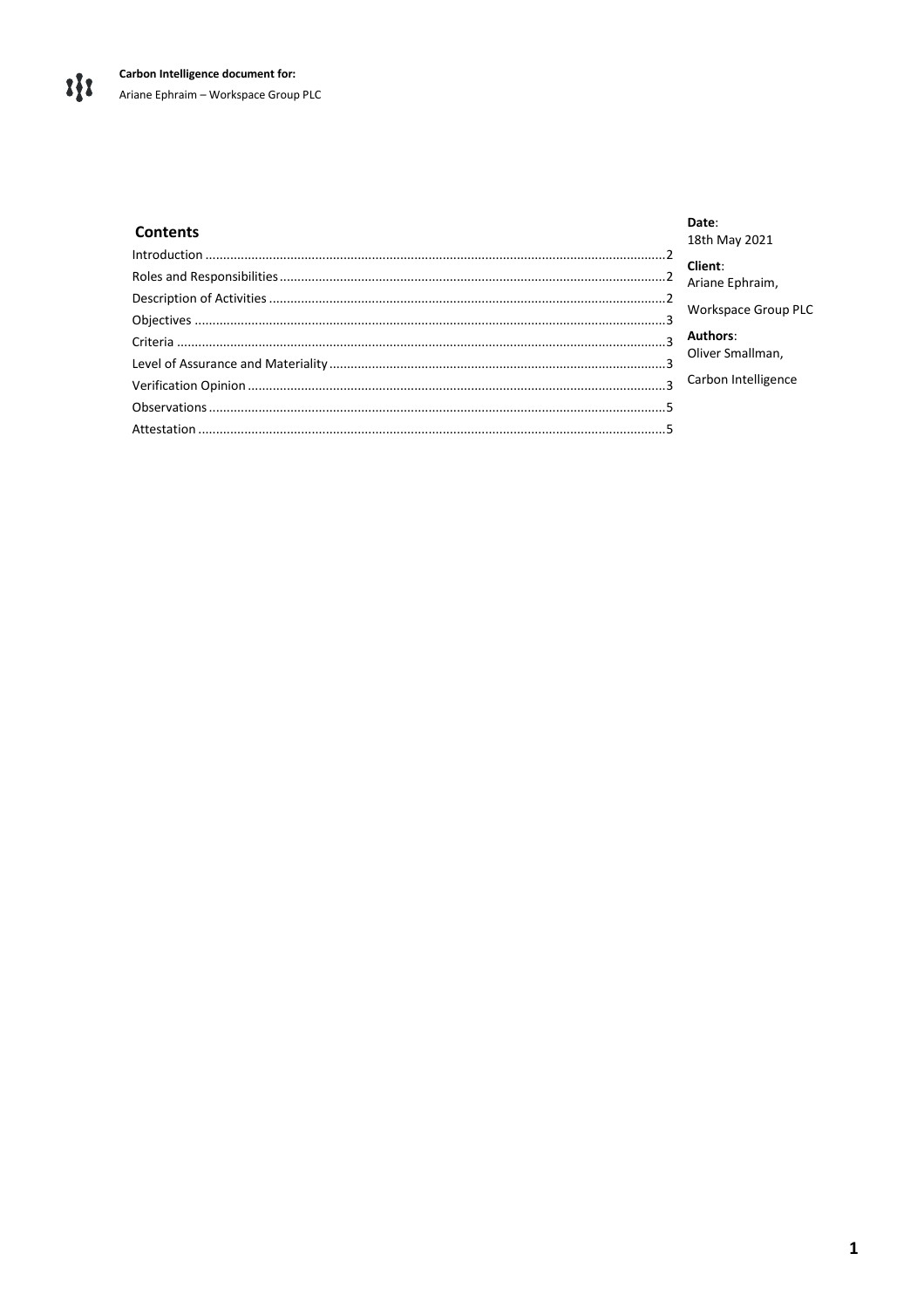#### <span id="page-2-0"></span>**INTRODUCTION**

Carbon Intelligence Energy Services Ltd (Carbon Intelligence) has been contracted by Workspace Group PLC ("Workspace") of 1-3 Brixton Road, London, SW9 6DE for the independent third party verification of direct and indirect carbon dioxide equivalent emissions (CO2e), as provided in the company annual report and accounts 2020/21, to a limited level of assurance. This verification exercise has been performed according to the ISO 14064-3 standard.

#### **DECLARATION OF INDEPENDENCE**

No member of the verification team has a business relationship with Workspace Group PLC, its directors or managers beyond that required of this assignment. We conducted this verification independently and to our knowledge there has been no conflict of interest

#### <span id="page-2-1"></span>**ROLES AND RESPONSIBILITIES**

The management of Workspace Group PLC is responsible for the organisation's GHG information system, the development and maintenance of records and reporting procedures in accordance with that system, including the calculation and determination of GHG emissions information.

It is Carbon Intelligence's responsibility to express an independent GHG verification opinion on the emissions as provided in Workspace Group PLC 's 2020/21 Annual Report for the period  $1^{st}$  April 2020 – 31 $^{st}$  March 2021.

#### <span id="page-2-2"></span>**DESCRIPTION OF ACTIVITIES**

The operational boundary being considered for this exercise is defined as the following emission sources:

- Scope 1 (Direct) Emissions arising from the combustion of fuel and operations of any facility and the use of refrigerant gas.
- Scope 2 (Energy Indirect) Emissions arising from purchased electricity and purchased heat for own use (market and location based).
- <span id="page-2-3"></span>• Scope 3 (Other Indirect)– Tenant gas and electricity, downstream leased assets, water, waste, embodied carbon, purchased goods & services, employee commuting and transmission & distribution.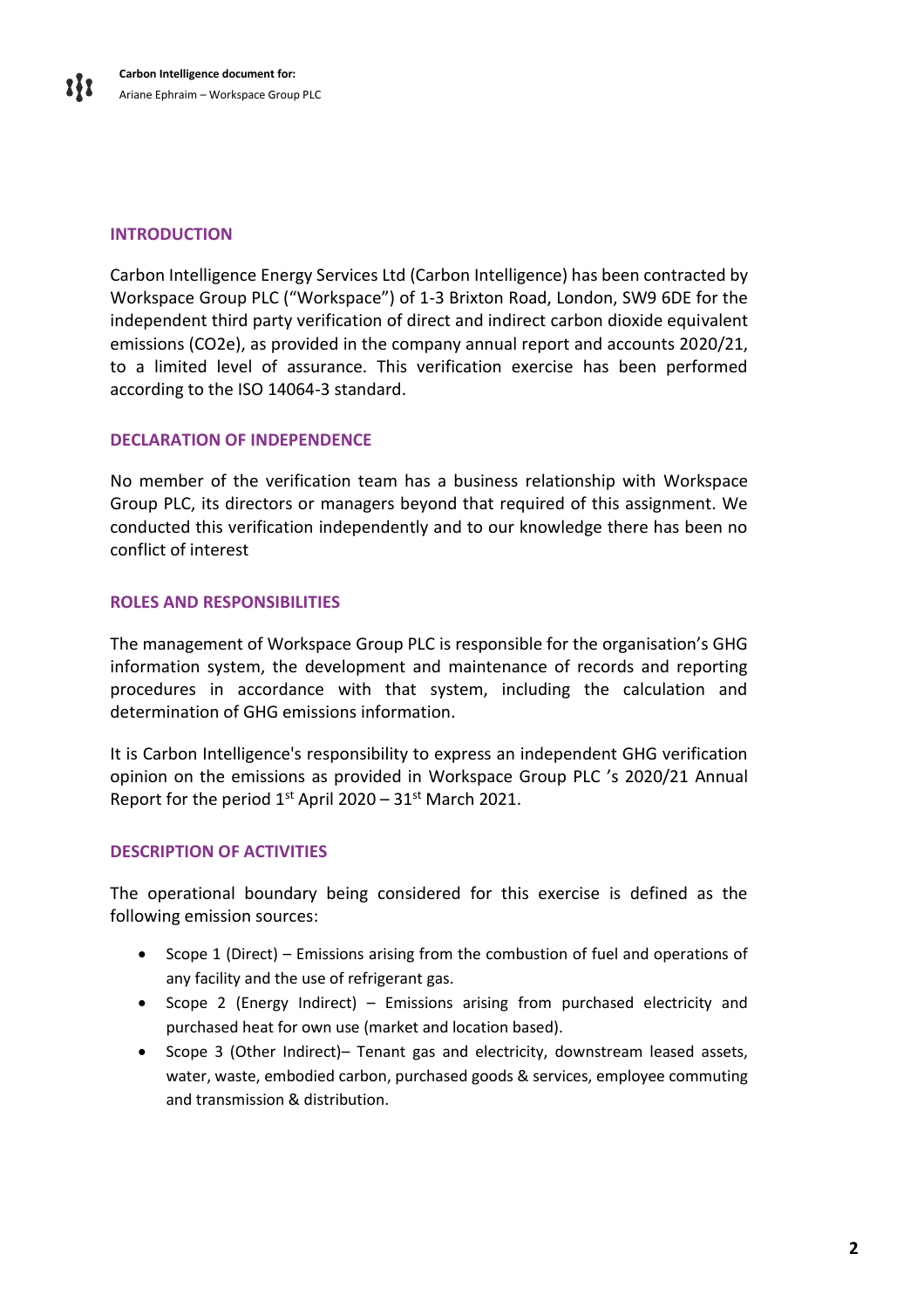#### **OBJECTIVES**

The objectives of this verification exercise were, by review of objective evidence, to confirm whether any evidence existed that the GHG emissions as declared in the organisation's GHG assertion were: accurate, complete, consistent, transparent and free of material error or omission in accordance with the criteria outlined below.

#### <span id="page-3-0"></span>**CRITERIA**

Criteria against which the verification assessment was undertaken:

- I. Reference calculation methodologies:
	- i. Scope 1 & 2 emissions World Resources Institute/World Business Council for Sustainable Development Greenhouse Gas Protocol: A Corporate Accounting and Reporting Standard, Revised Edition (the GHG Protocol)
	- ii. Scope 3 emissions World Resources Institute/World Business Council for Sustainable Development Greenhouse Gas Protocol: Corporate Value Chain (Scope 3)
- II. Regulatory: Part 7 of The Companies Act 2006 (Strategic Report and Directors' Report) Regulations 2013

#### <span id="page-3-1"></span>**LEVEL OF ASSURANCE AND MATERIALITY**

The chosen level of assurance must reflect the needs of intended users of the GHG assertion as well as the relative degree of confidence required by Carbon Intelligence in order to provide our conclusions.

Carbon Intelligence and Workspace Group PLC agreed that a limited level of assurance will be applied during this verification exercise. For this level of assurance, Carbon Intelligence provides a limited assurance statement asserting that there is no evidence that an emissions report is not materially correct.

Through both qualitative and quantitative consideration, it was agreed that the Carbon Intelligence verification team shall establish a materiality threshold of 5% at the gross organisational level for this exercise.

#### <span id="page-3-2"></span>**VERIFICATION OPINION**

We planned and performed our work to obtain the information, explanations and evidence that we considered necessary to provide a limited level of assurance based on the process and procedures conducted.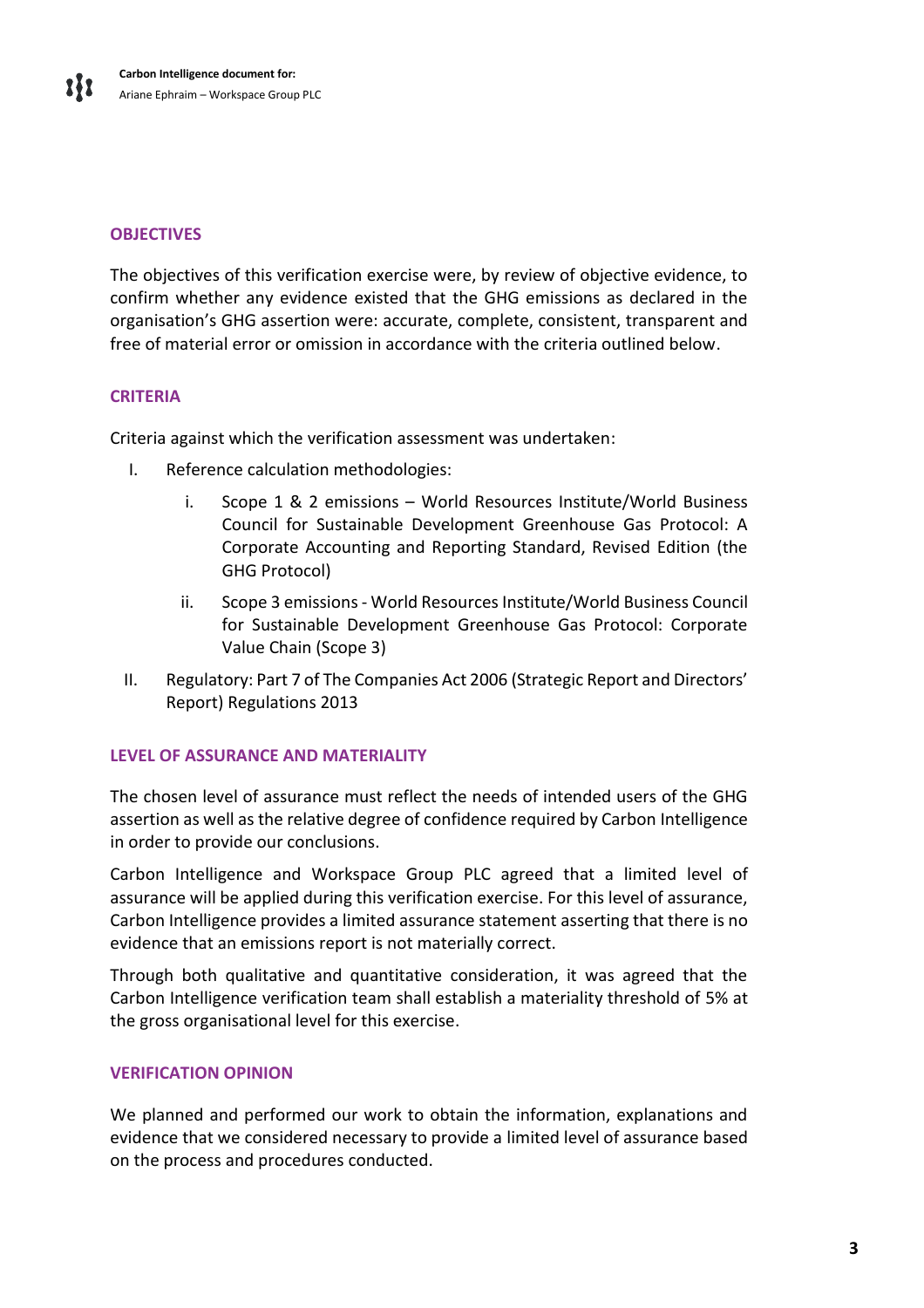We conducted our verification of Workspace Group PLC's GHG assertion, which included assessment of the company GHG information system and monitoring and reporting methodology. This assessment included the collection of evidence supporting the reported data and multiple checks relative to the provisions of the legislation, reporting standard and calculation methodologies referenced in the verification criteria. This statement shall be interpreted with the GHG assertion of Workspace Group PLC as a whole.

Carbon Intelligence's approach is risk-based, drawing on an understanding of the risks associated with calculating GHG emission information and the controls in place to mitigate these risks. Our examination included assessment, on a limited sample basis, of evidence relevant to the reporting of emission information.

Based on the data and information provided by Workspace Group PLC and the processes and procedures conducted, Carbon Intelligence concludes with limited assurance there is no evidence that the GHG assertion:

- is not materially correct,
- is not a fair representation of the GHG emissions data and information, and
- is not prepared in accordance with the criteria listed above.

It is our opinion that Workspace Group PLC has established sufficient systems for the collection, aggregation and analysis of quantitative data for determination of these GHG emissions for the stated period and boundaries.

The GHG information for the period 01/04/2020 – 31/03/2021 is verified by Carbon Intelligence to a limited level of assurance, consistent with the agreed verification scope, objectives and criteria. 100% of emissions by scope are verified as:

<span id="page-4-0"></span>

|                            | Reporting Period: 01/04/2020 - 31/03/2021 |                            |                         |
|----------------------------|-------------------------------------------|----------------------------|-------------------------|
| Scope 1                    | Scope 2 (location-<br>based)              | Scope 2 (market-<br>based) | Scope 3                 |
| Reported                   |                                           |                            | Reported                |
| Emissions:                 | <b>Reported Emissions:</b>                | <b>Reported Emissions:</b> | Emissions:              |
| $2,887$ tCO <sub>2</sub> e | 4,719 tCO <sub>2</sub> e                  | $151$ tCO <sub>2</sub> e   | 36,640 tCO <sub>2</sub> |